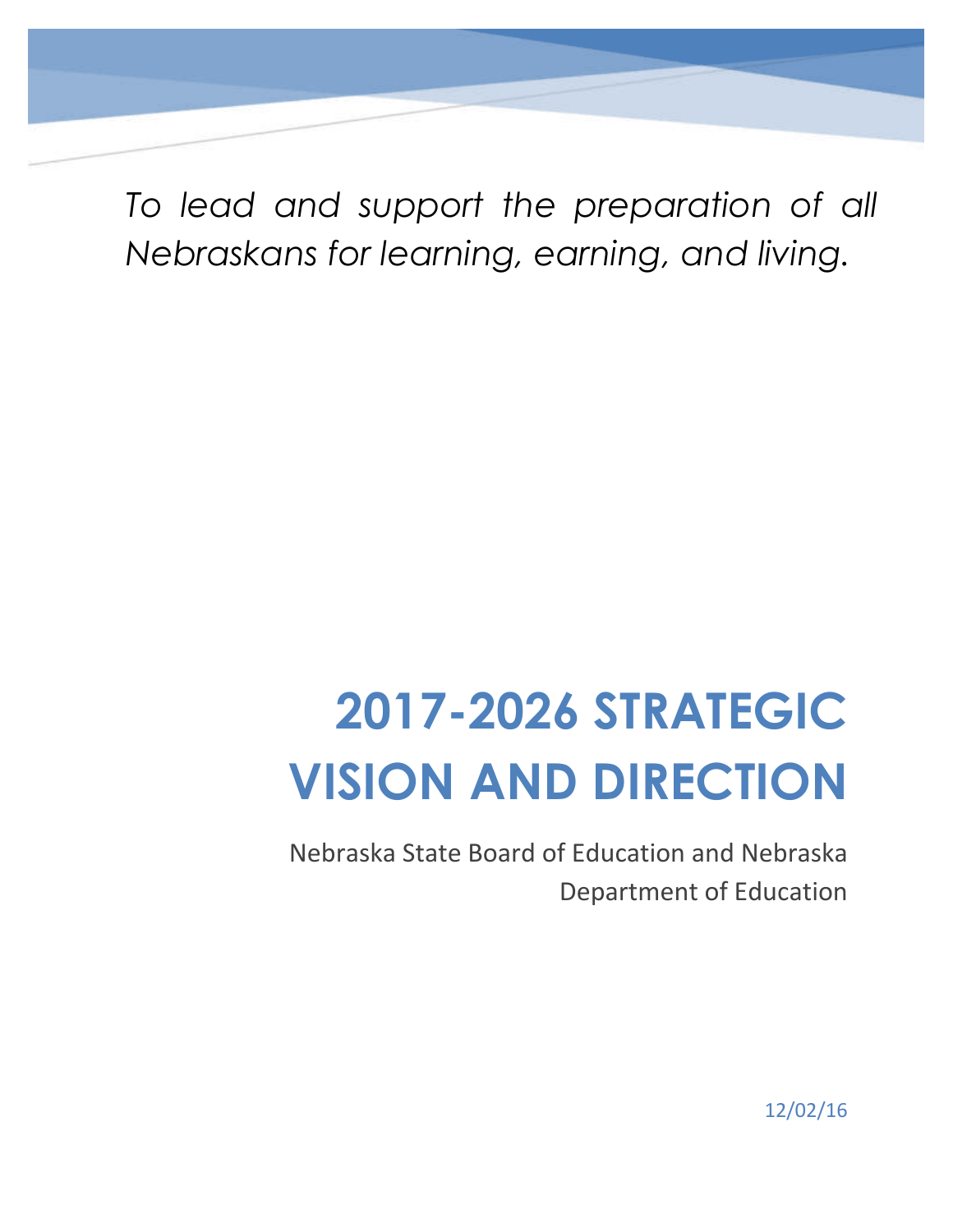# **Nebraska State Board of Education**

The State Board of Education is an elected, constitutional body that is the policy forming and evaluative body for the state school program [79-301(2) R.R.S.] in addition to ensuring the State Department of Education functions effectively within the framework developed by the state Legislature and the Board. The Board is elected on a non-partisan ballot, with one member from each district. Board members serve four-year terms.

District 3: Rachel Wise, President District 1: Lillie Larsen, Vice President District 2: Glen Flint District 4: John Witzel District 5: Patricia Timm District 6: Maureen Nickels District 7: Molly O 'Holleran District 8: Patrick McPherson

# **Nebraska Department of Education**

The Nebraska Department of Education (NDE) is a constitutional agency comprised of services, programs, Vocational Rehabilitation (Nebraska VR), and Disabilities Determination Section (DDS). The NDE operates under the authority of an elected State Board of Education (Board) and the Commissioner of Education (Commissioner). The NDE is organized into teams that carry out the duties assigned by state and federal statutes and the policy directions of the Board. Teams are organized around distinct functions and responsibilities that encompass leadership and support for Nebraska's system of early childhood, primary, secondary, and postsecondary education; direct services to clients; and internal support to the agency.

The NDE carries out its duties on behalf of Nebraska students and parents involved in public and nonpublic school systems. The NDE staff interacts with schools, parents, businesses, community partners, and institutions of higher education to develop, coordinate, and improve educational programs and services.

Commissioner of Education: Matthew L. Blomstedt, Ph.D.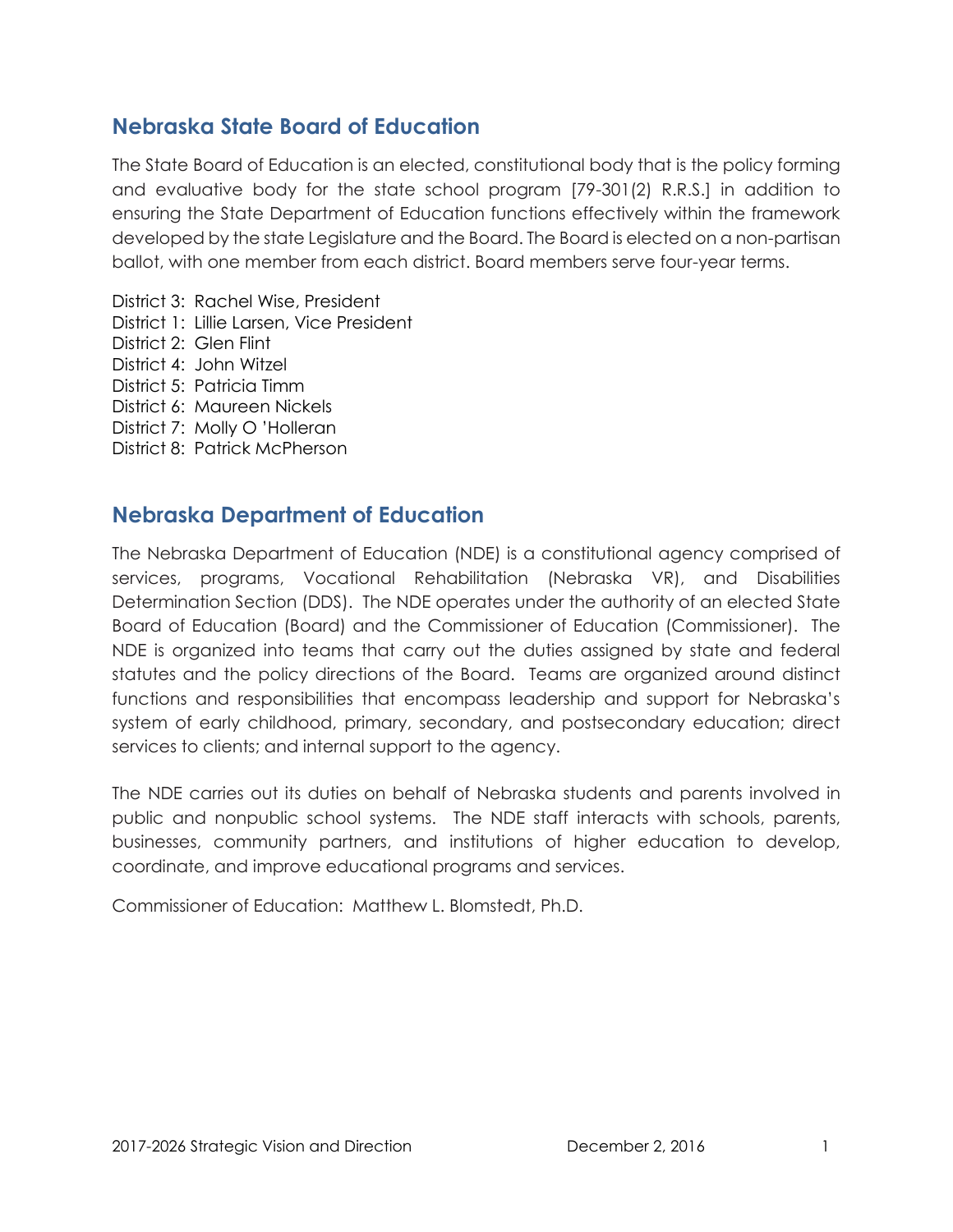# **Strategic Vision and Direction – 2017-2026**

# **Introduction**

In January of 2016, the Board and the NDE initiated the development of a Strategic Plan to guide the vision and direction of education in Nebraska for the next ten years. Nebraska's Strategic Plan, to be known as *Nebraska Quality Education Systems for Today and Tomorrow (NEQuESTT)*, represents the evolution of a philosophical and practical approach to supporting education in Nebraska. This commitment unifies and strengthens positive outcomes for each and every Nebraskan through bold and achievable goals. **NEQUESTT** not only outlines the critical needs and strengths within the system, but also reflects innovative approaches to ensure each Nebraskan has equitable access to opportunities and are ready for success in postsecondary, career, and civic life. *NEQuESTT* is the educational journey that puts forth a new vision and bold agenda for the system of education in Nebraska. This vision will require new and different ways of working together, stretching beyond the status quo, and engaging stakeholders through collaborative processes. The strategic plan defines a direction for accountability and a system of services and supports without losing sight of the importance of ensuring compliance with state and federal policies.

*NEQuESTT* guides the Board and the NDE to address some of the most urgent priorities within Nebraska. With an intentional and comprehensive focus on ensuring a reduction in educational inequities for the most vulnerable populations, this strategic plan directs focus on student- or client-centered outcomes, high quality opportunities, and a strong system of support **for every student, every day**.

# **NEQuESTT and AQuESTT**

*NEQuESTT* aligns with Nebraska's accountability system, Accountability for a Quality Education System Today and Tomorrow (*AQuESTT*). The six critical tenets of *AQuESTT*  holistically address accountability and quality education in Nebraska. Originally designed to meet statutory accountability requirements, AQuESTT has quickly grown beyond and guides the NDE and its work.

*AQuESTT* provides a fundamental focus on achievement and opportunity gaps and ensures strategies produce equitable outcomes for each and every learner. As a result, *NEQuESTT* includes goals with benchmarks that measure disaggregated data to ensure equity and access.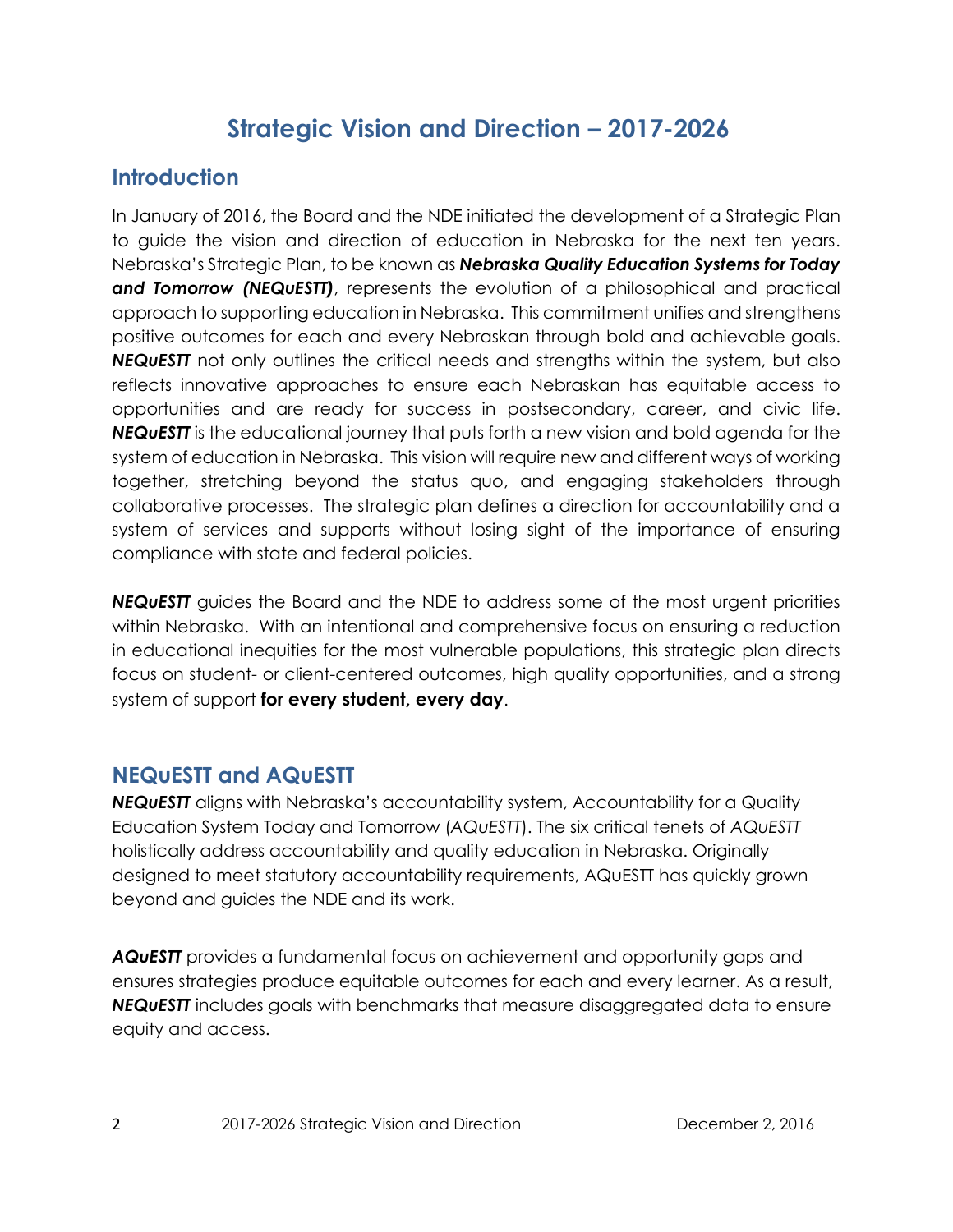# **Roles**

In order to support strategic priorities, a suite of approaches is utilized that reflects the nuance of the work and the many stakeholders, systems, and partners that intersect to support a state education system. The various roles are:

#### **Champion** - **NDE actively leads the strategic vision, goals, and policy direction to support learning, earning, and living by:**

- Engaging key stakeholders and partners on emerging needs in the educational landscape and corresponding policy advocacy approach
- Exercising policy leadership and proactively engaging and partnering with the Unicameral and Governor on priority issues
- Advocating for necessary resources to meet needs and/or address issues to execute the vision

**Regulator** - **NDE leverages policy authority to ensure delivery of high-quality, equitable education and services, beyond compliance with state and federal regulations by:** 

- Assuring access to fair, equitable, and high-quality education and services
- Monitoring school and districts to ensure adherence to regulations and setting expectations beyond compliance for accountability and growth in learning
- Promoting best practices for leadership and using data and resources to ensure effective continuous improvement

#### **Capacity Builder** - **NDE directs technical assistance and professional development opportunities and promotes the sharing of best practices by:**

- Providing technical assistance and professional development opportunities for educators, staff, and community providers
- Actively engaging with priority and needs improvement schools as well as continuing to support the improvement of all schools
- Identifying schools and districts across the state with effective educational practices to gather data on successful practices
- Acting as a facilitator to connect schools to highlight learnings, share lessons learned, and communicate best practices
- Developing, maintaining, and leveraging strong working relationships with education and community partners to extend and enhance capacity across the state

#### **Connector** - **NDE helps bridge the divide between learning, earning, and living, connecting schools, families, business, and communities by:**

- Connecting, convening, and partnering with schools, businesses, out-of-school programs, postsecondary education, state agencies, and community providers to create a more comprehensive approach to education and service delivery
- Supporting other agencies and organizations in active engagement and relationship building amongst individuals, parents, and families

#### **Change Agent - NDE explores and supports promising new innovations by:**

- Researching, promoting, and providing support for promising new initiatives and innovations in education across the state and nation (e.g., promising activities in rural areas, blended learning, personalized learning, adult basic education)
- Providing ongoing training, support, and resources to drive the adoption of new practices and to assure implementation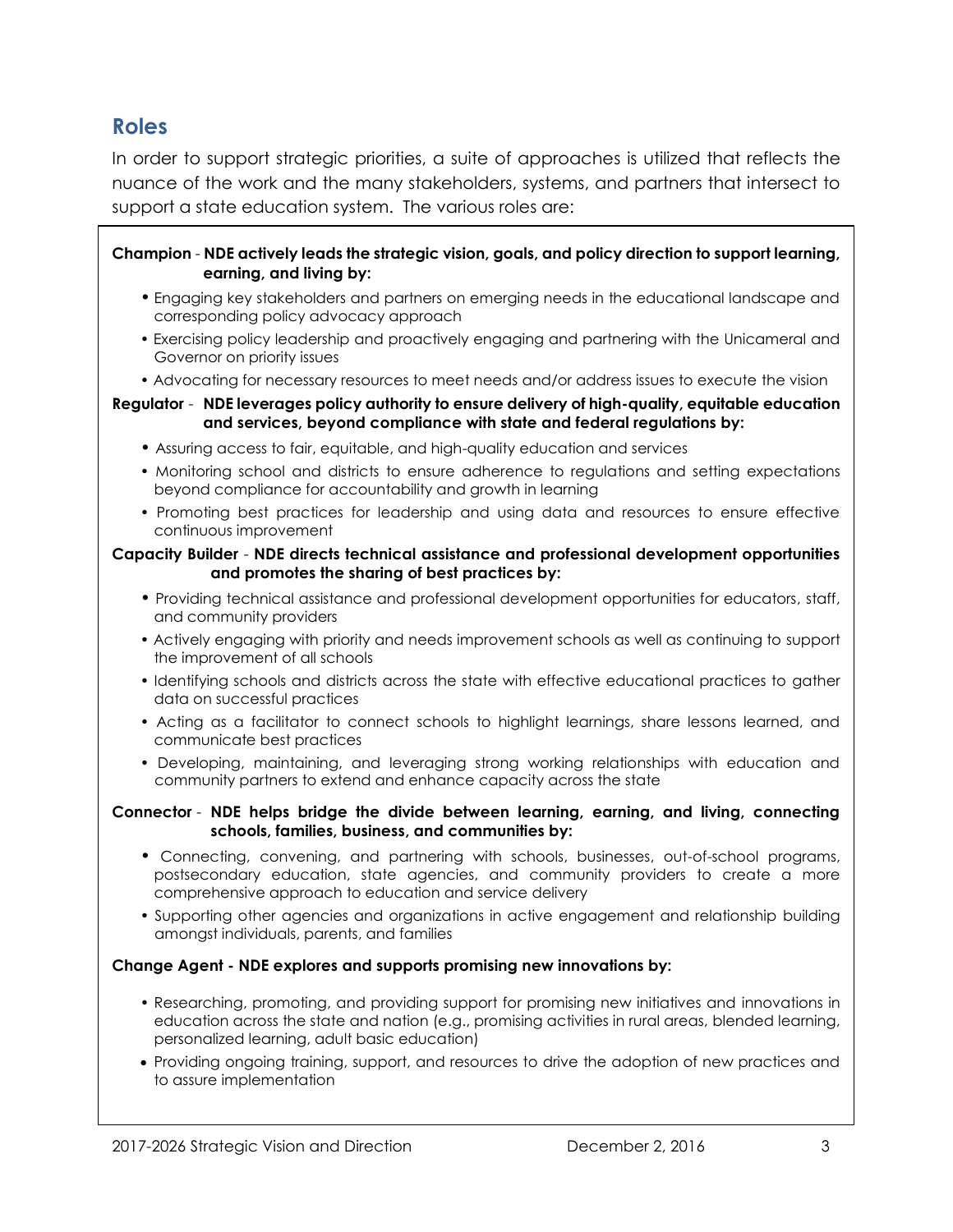# **Strategic Direction**

To realize the new strategic vision it can no longer be business as usual.

|                             | <b>FROM</b>                                                                                                                                                                                    | <b>TO</b>                                                                                                                                                                                                                                                                           |  |  |
|-----------------------------|------------------------------------------------------------------------------------------------------------------------------------------------------------------------------------------------|-------------------------------------------------------------------------------------------------------------------------------------------------------------------------------------------------------------------------------------------------------------------------------------|--|--|
| ORGANIZATIONAI<br>STRUCTURE | Organizational structure primarily<br>$\bullet$<br>oriented around subject area silos<br>Decision-making authority mostly<br>$\bullet$<br>concentrated in hands<br>of senior agency leadership | More cross-functional, with<br>$\bullet$<br>collaboration and<br>communication across teams<br>More distributed decision-making<br>$\bullet$<br>authority, where staff closer to the<br>issue is empowered to<br>make relevant decisions                                            |  |  |
| PERSONNEL & STAFFING        | Staff with very specific skills focused<br>$\bullet$<br>primarily on content knowledge<br>Traditional focus on regulation and<br>$\bullet$<br>compliance                                       | Broader staff expertise, including both<br>$\bullet$<br>content knowledge and breadth of<br>experiences (e.g., relationship building,<br>background in business, work with<br>underserved communities)<br>Focus on leadership, innovation, and<br>$\bullet$<br>learning             |  |  |
| STAKEHOLDER<br>ENGAGEMENT   | Sporadic engagement on an as-<br>needed basis<br>Limited engagement with specific<br>populations or cultural communities                                                                       | Consistent and tailored stakeholder<br>$\bullet$<br>engagement plans for specific<br>audiences, allowing authentic<br>relationships and dialogue to develop                                                                                                                         |  |  |
| DATA &<br>SYSTEMS           | Limited publicly accessible data<br>Focus on accountability<br>and compliance<br>Cumbersome website                                                                                            | Readily available data for all<br>$\bullet$<br>stakeholders from an easy to use, up-to-<br>date platform<br>Focus on performance management<br>$\bullet$<br>User-friendly website and an online<br>$\bullet$<br>portal with lessons learned and best<br>practices for practitioners |  |  |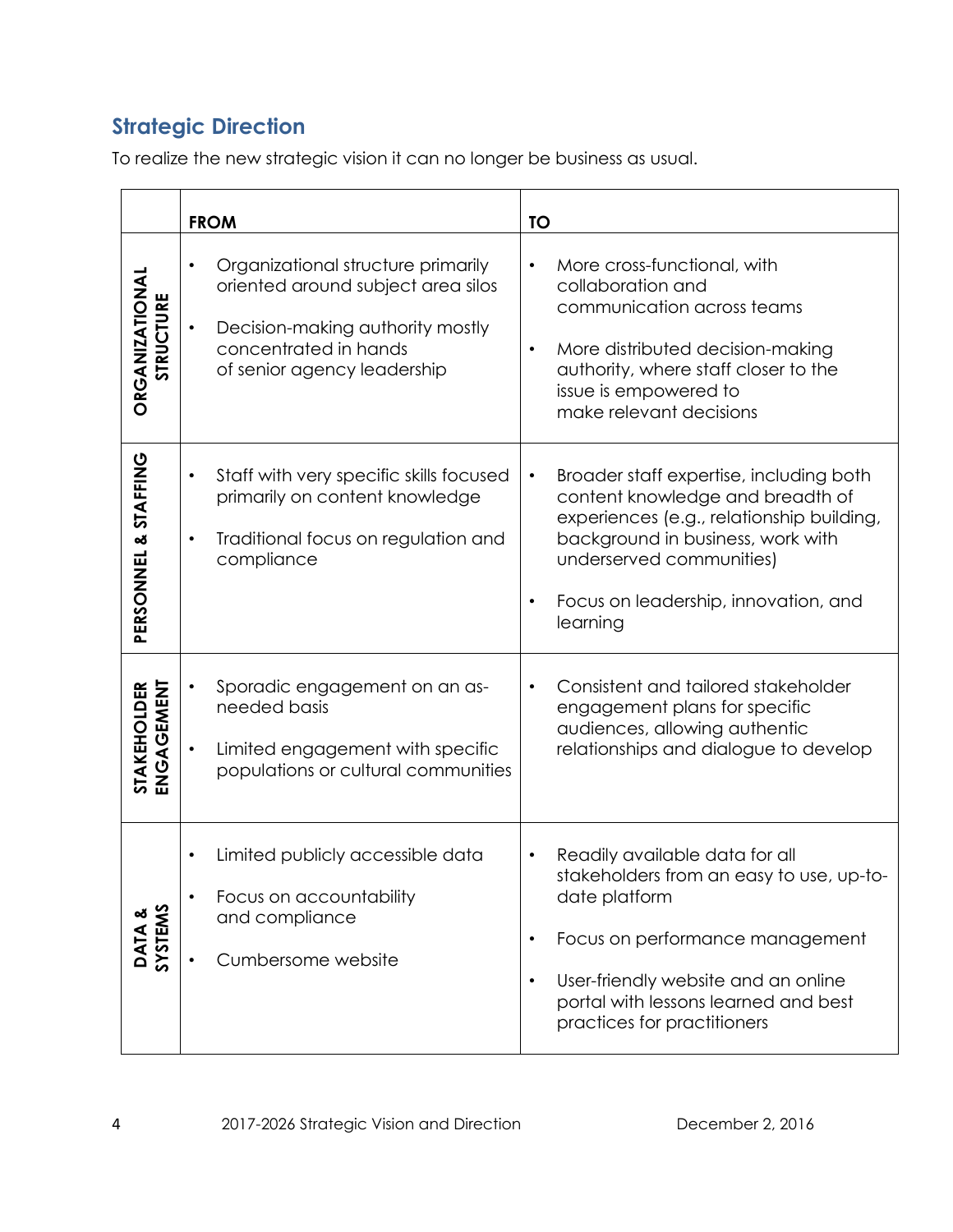# **Moving Forward**

The Board has taken into account the multiple roles of the NDE in the development of this strategic plan and in the expectations set forth for the NDE. This recognition is coupled with the expectation of providing quality, equitable support through a multifaceted system under the charge of the NDE. The shared responsibility of leadership between the Board and the Commissioner includes developing this plan, monitoring goals, and implementing strategies through the NDE's programs and supports for schools, students, systems and clients across the state. The Board carries out this strategic plan through direction to the Commissioner. The Commissioner has the responsibility to build an implementation plan that makes *NEQuESTT* a living document utilizing the aforementioned roles and strategic direction outlined for organizational structure; personnel and staffing; stakeholder engagement; and, data and systems.



# **The strategic plan is multi-layered.**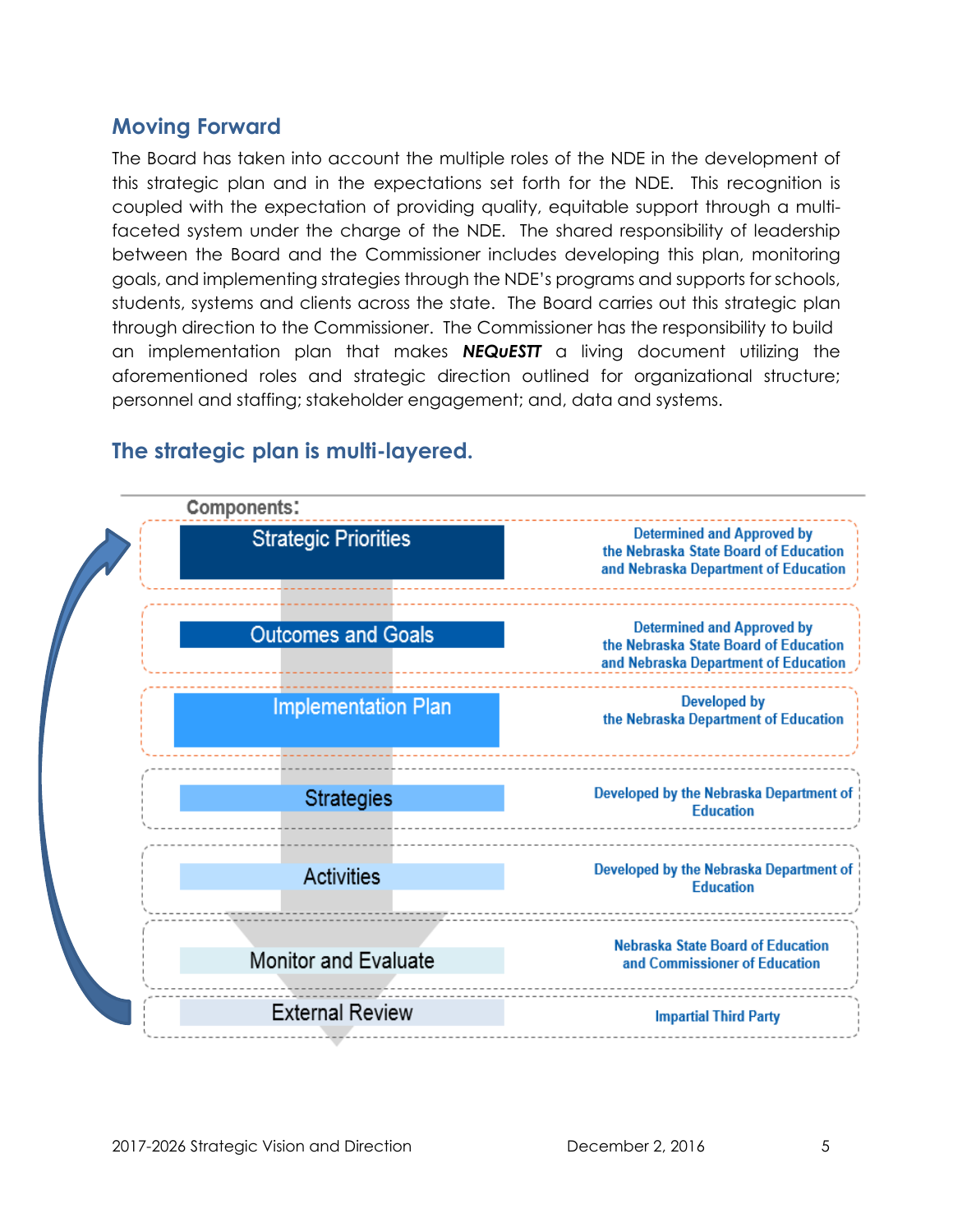# **Operational Approach:**

*NEQuESTT* provides a framework for measuring multiple levels and processes to ensure success through standard, quantifiable metrics, artifacts, and evidence-based analyses utilizing a three-tiered approach:

- **NDE Accountability** Process, regulations, support, interagency collaboration, data systems, fiscal responsibility, and evaluation
- **Service Accountability** Quality and success of services provided by the agency
- **District and School Accountability** School and agency progress and improvement

# **Strategic Priorities, Outcomes, and Goals**

The Board and Commissioner will regularly review these goals as organized by the strategic priorities and outcomes. The NDE goals will include Commissioner and Board activities necessary to build the department's system of accountability and support for services and schools. The NDE will track progress on these goals and other metrics required by state and federal law. The Commissioner will annually report progress on these goals and other measures to report progress and performance to the Board.

# **Implement, Monitor, and Evaluate**

The Board and the Commissioner share the responsibility to:

- champion and lead the strategic vision and goals.
- serve as change agents and capacity builders.
- ensure progress on the strategic priorities.

The Board and the Commissioner will be responsible for implementing this plan including the development of strategies, and activities, and monitoring on an annual basis. A review will be presented by the Commissioner and appropriate NDE personnel annually or as directed. An objective external review of *NEQuESTT* will be conducted by an impartial third-party reviewer two years after adoption and thereafter as determined by the Board with results being presented to stakeholders.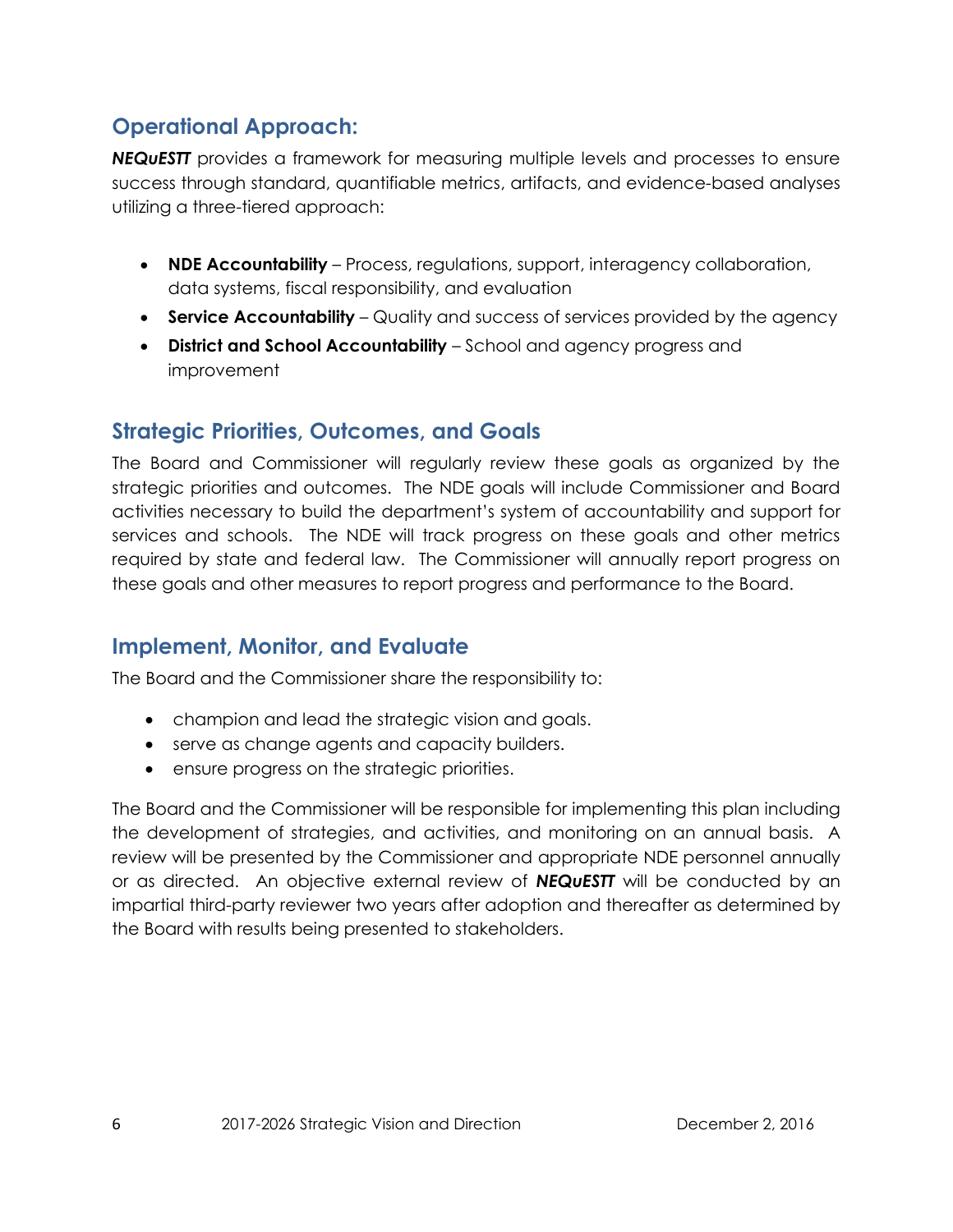#### **To lead and support the preparation of all Nebraskans for learning, earning, and living MISSION**

#### *NDE will:*

- Create a dynamic vision that drives change through proactive leadership to support learning;
- Build connections amongst stakeholders to take action in support of success for all learners;
- Provide all Nebraskans significant opportunity to receive fair, equitable, and high-quality education and services to close achievement gaps;
- Allow all learners to achieve their fullest potential in transitioning through phases of school and into civic life;
- Ensure all educators are effective in instructional strategies and monitoring student progress using multiple measures of proficiency; and
- Prepare all learners to be college, career, and civic-ready.

| <b>STRATEGIC</b>  | Ensure all Nebraskans, regardless |                                 |  |  |
|-------------------|-----------------------------------|---------------------------------|--|--|
| <b>PRIORITIES</b> |                                   | of background or circumstances, |  |  |
|                   |                                   | have eauitable access to        |  |  |

Increase the number of Nebraskans who are ready for success in postsecondary education, career, and civic life

## **Leadership**

Provide leadership and high quality services in processes, regulations, interagency collaboration, data systems, fiscal responsibility and evaluation that enhance the success of educational systems in Nebraska.

#### **Success, Access, and Support**

opportunities for success

**Positive Partnerships and Student Success** – Increase student, family, and community engagement to enhance educational experiences and opportunities.

**Transitions** – Provide quality educational opportunities for student success through transitions between grade levels, programs, schools, postsecondary institutions, and careers.

## **OUTCOME STATEMENTS**

**GUIDING PRINCIPLES**

> **Educational Opportunities and Access** – Ensure all students have access to comprehensive instructional opportunities to be prepared for postsecondary education and career.

#### **Teaching, Learning, and Serving**

**College, Career, and Civic Ready** – Ensure every student upon completion of secondary education is prepared for postsecondary education, career, and civic opportunities.

**Assessment** – Use assessments to measure and improve student achievement and inform instruction.

**Educator Effectiveness** – Assure students are supported by qualified/credentialed, effective teachers and leaders throughout their learning experiences.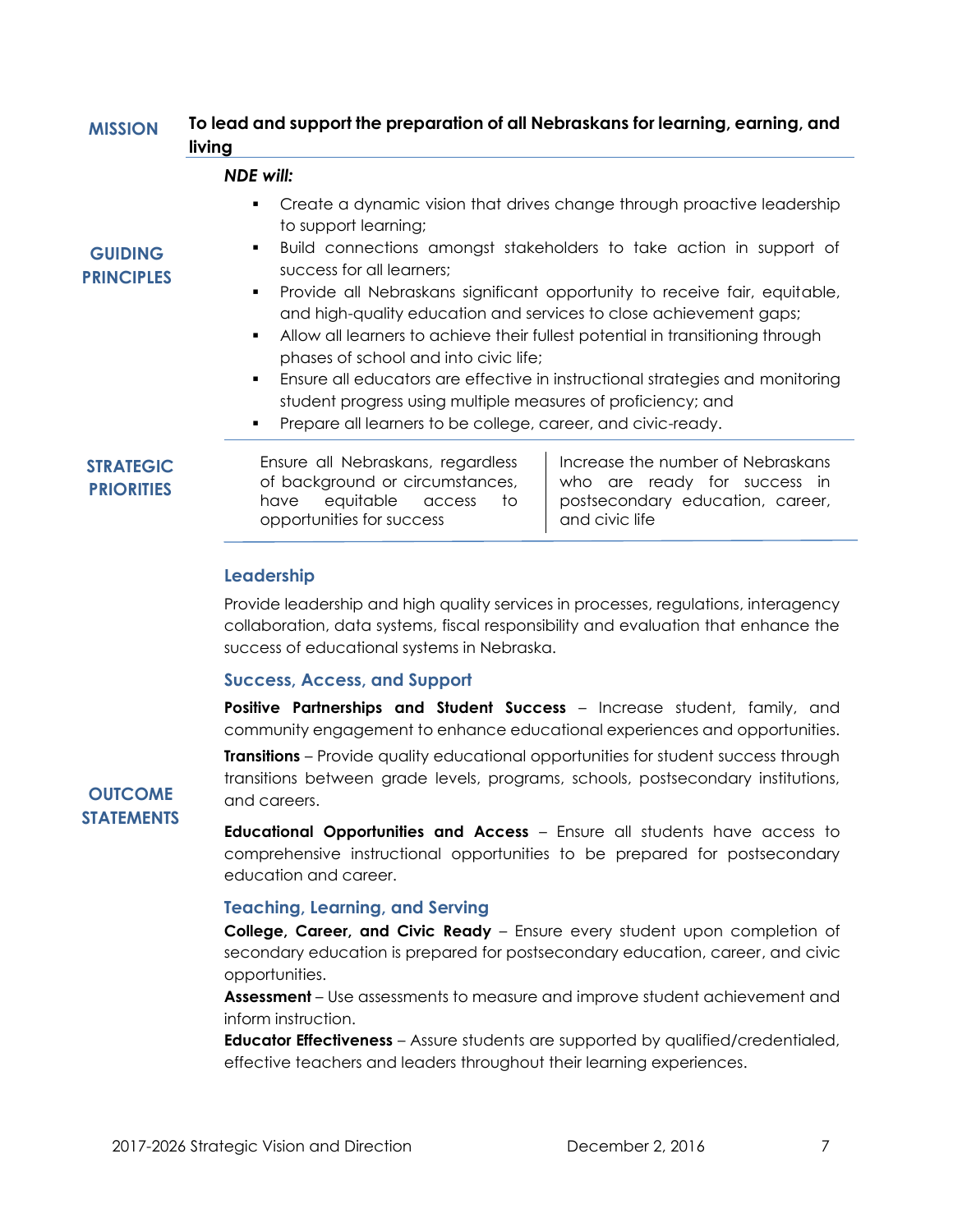## **Leadership**

**Strategic Priority:** Ensure all Nebraskans, regardless of background or circumstances, have equitable access to opportunities for success.

**Strategic Priority:** Increase the number of Nebraskans who are ready for success in postsecondary education, career, and civic life.

**Outcome Statement:** Provide leadership and high-quality services in processes, regulations, interagency collaboration, data systems, fiscal responsibility, and evaluation that enhance the success of educational systems in Nebraska.

- **Goal 1.1 By 2018, the NDE will be organized through personnel and processes to provide leadership in school support systems, regulations, interagency collaboration, data systems, fiscal responsibility, and evaluation that will enhance the success of educational systems in Nebraska.**
- **Goal 1.2 By 2018, the Board and Commissioner will have a process in place to evaluate and ensure timely, high-quality services and systems of support provided by the Nebraska Department of Education.**
- **Goal 1.3 By 2020, 100% of teachers, service providers, school leaders and local school board members will have access to quality professional learning opportunities through an NDE facilitated professional learning directory.**
- **Goal 1.4 By 2020, the NDE will collaborate with the Governor, Legislature, postsecondary institutions, and the Educational Service Units (ESUs) to create a uniform process to align dual credit opportunities for students across the state.**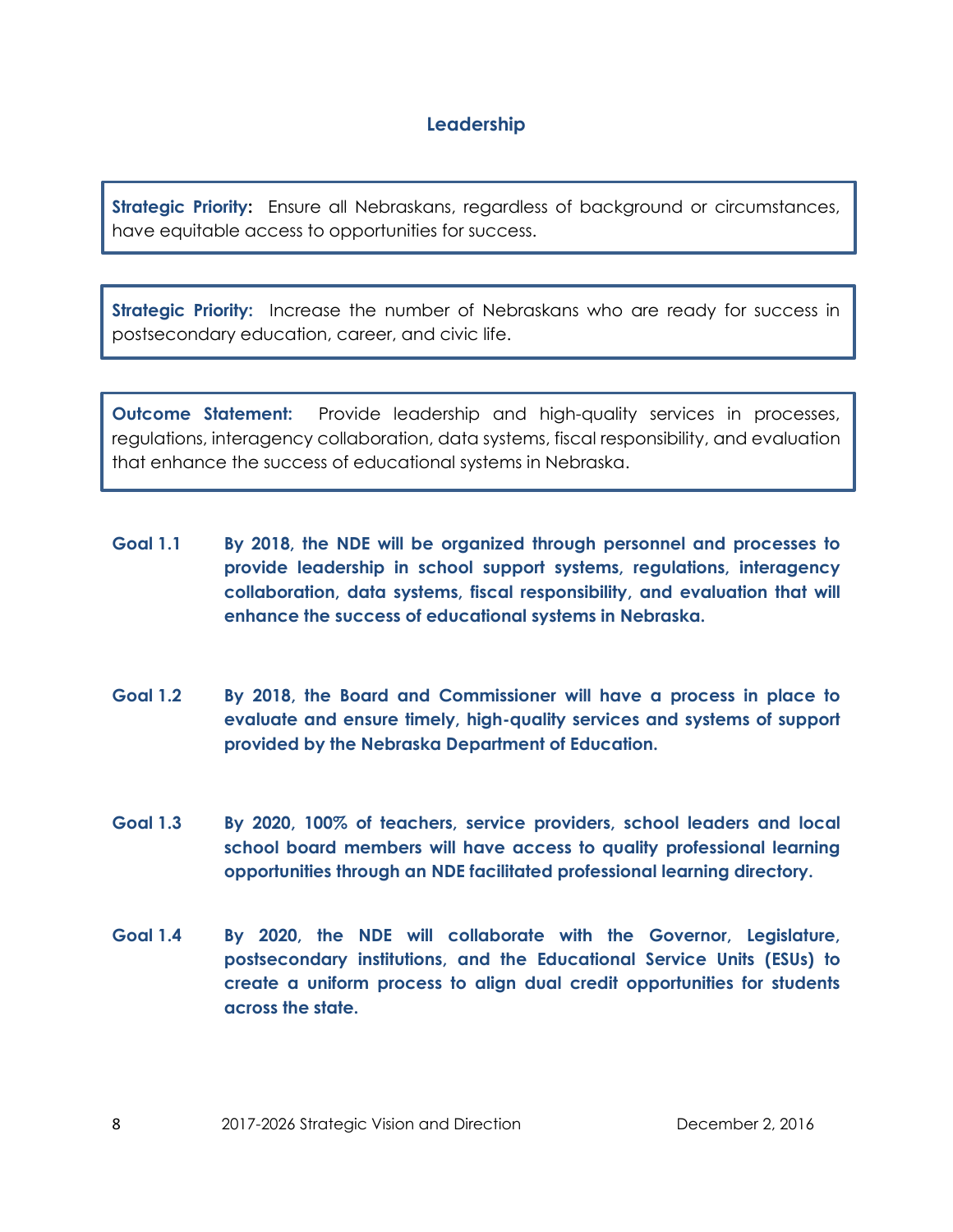## **Success, Access, and Support**

## **Positive Partnerships, Relationships, and Success**

**Strategic Priority:** Ensure all Nebraskans, regardless of background or circumstances, have equitable access to opportunities for success.

**Outcome Statement:** Increase student, family, and community engagement to enhance educational experiences and opportunities.

- **Goal 2.1 By 2019, the NDE will develop a system to regularly engage and survey clients, schools, and stakeholders to gather input and measure engagement and satisfaction.**
- **Goal 2.2 By 2026, the dropout rate of all Nebraska students including subgroups will be less than 1%.**
- **Goal 2.3 By 2026, 100% of Nebraska schools will have all students in grades 7-12 create and utilize a personal learning plan.**
- **Goal 2.4 By 2026, there will be a reduction in the percentage of students who are absent more than 10 days per year from 27.46% to 15%.**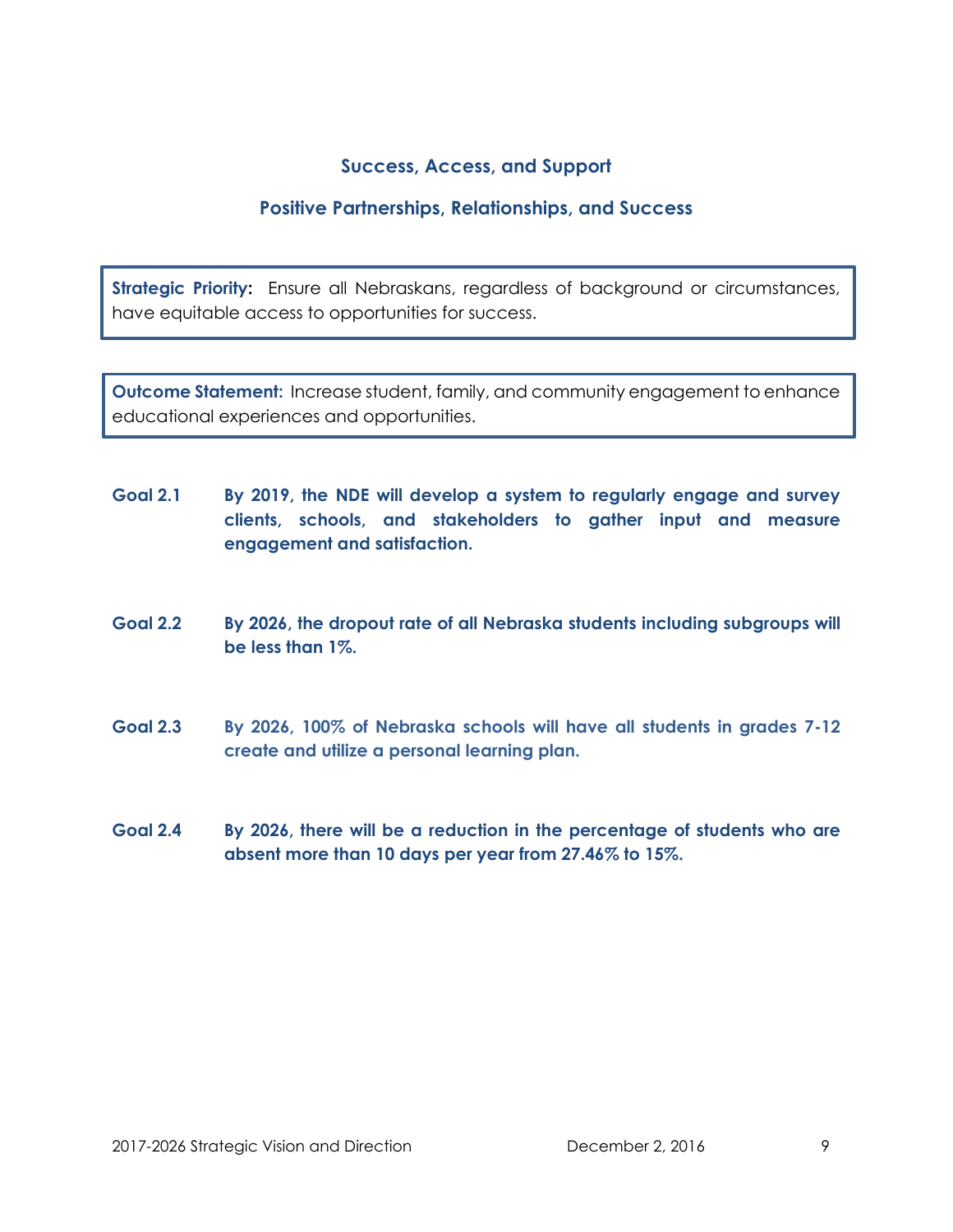## **Success, Access, and Support**

## **Transitions**

**Strategic Priority:** Ensure all Nebraskans, regardless of background or circumstances, have equitable access to opportunities for success.

**Outcome Statement:** Provide quality educational opportunities for student success through transitions between grade levels, programs, schools, postsecondary institutions, and careers.

- **Goal 3.1 By 2018, a baseline and benchmarks will be developed to track all students with a disability having access to participate in career counseling, explorations, self-advocacy training, and work-based learning experiences.**
- **Goal 3.2 By 2026, the 4-year cohort graduation rates for all Nebraska students will be greater than 92% and not less than 85% for any one subgroup.**
- **Goal 3.3 By 2026, the 7-year cohort graduation rates for all Nebraska students will be greater than 95% and not less than 90% for any one subgroup.**
- **Goal 3.4 By 2026, 100% of Nebraska schools will fully implement a systematic process for supporting the needs of highly-mobile students.**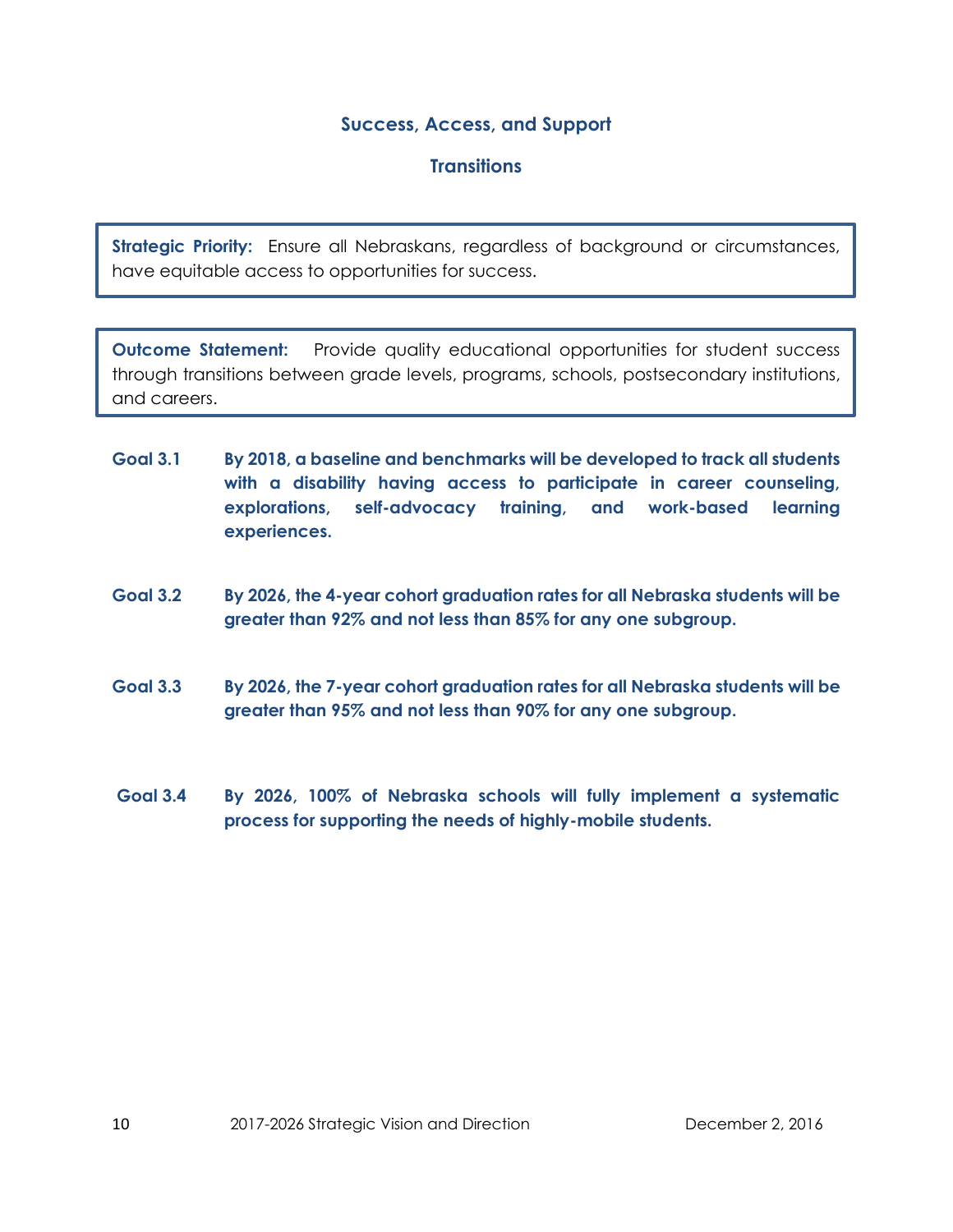## **Success, Access, and Support**

## **Educational Opportunities and Access**

**Strategic Priority:** Ensure all Nebraskans, regardless of background or circumstances, have equitable access to opportunities for success.

**Outcome Statement:** Ensure all students have access to comprehensive instructional opportunities to be prepared for postsecondary education and career.

- **Goal 4.1 By 2020, the NDE will develop a statewide digital course and content repository.**
- **Goal 4.2 By 2026, 85% of all Nebraska students, upon graduation from high school, will have completed Advanced Placement coursework, earned dual credit and/or obtained industry certification.**
- **Goal 4.3 By 2026, 95% of Nebraska elementary schools would be able to identify at least one high-quality early childhood educational program accessible to all of the school's resident preschool age population.**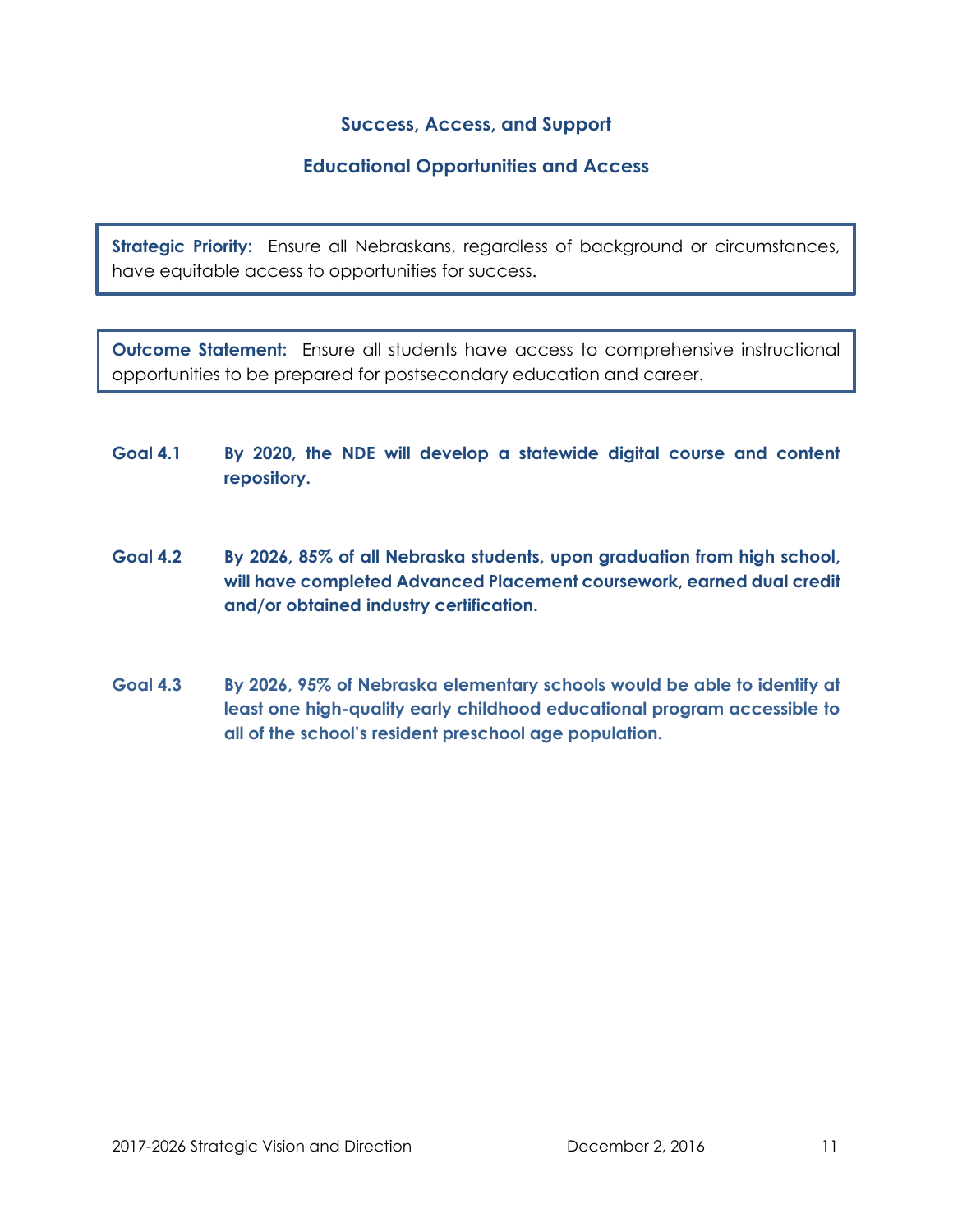## **Teaching, Learning, and Serving**

## **College, Career, and Civic Ready**

**Strategic Priority:** Increase the number of Nebraskans who are ready for success in postsecondary education, career, and civic life.

**Outcome Statement:** Ensure every student upon completion of secondary education is prepared for postsecondary education, career, and civic opportunities.

- **Goal 5.1 By 2018, the State Board will adopt a comprehensive approach to define and measure civic readiness.**
- **Goal 5.2 By 2020, all Nebraska elementary schools will provide evidence-based interventions for any students not on grade level in reading and/or math.**
- **Goal 5.3 By 2026, 100% of Nebraska schools will provide all students with a program for career awareness, exploration, and preparation.**
- **Goal 5.4 By 2026, at least 50% of all Nebraska high school students from any given cohort year, will have earned a college degree, credential, or certificate within five years of graduating from high school.**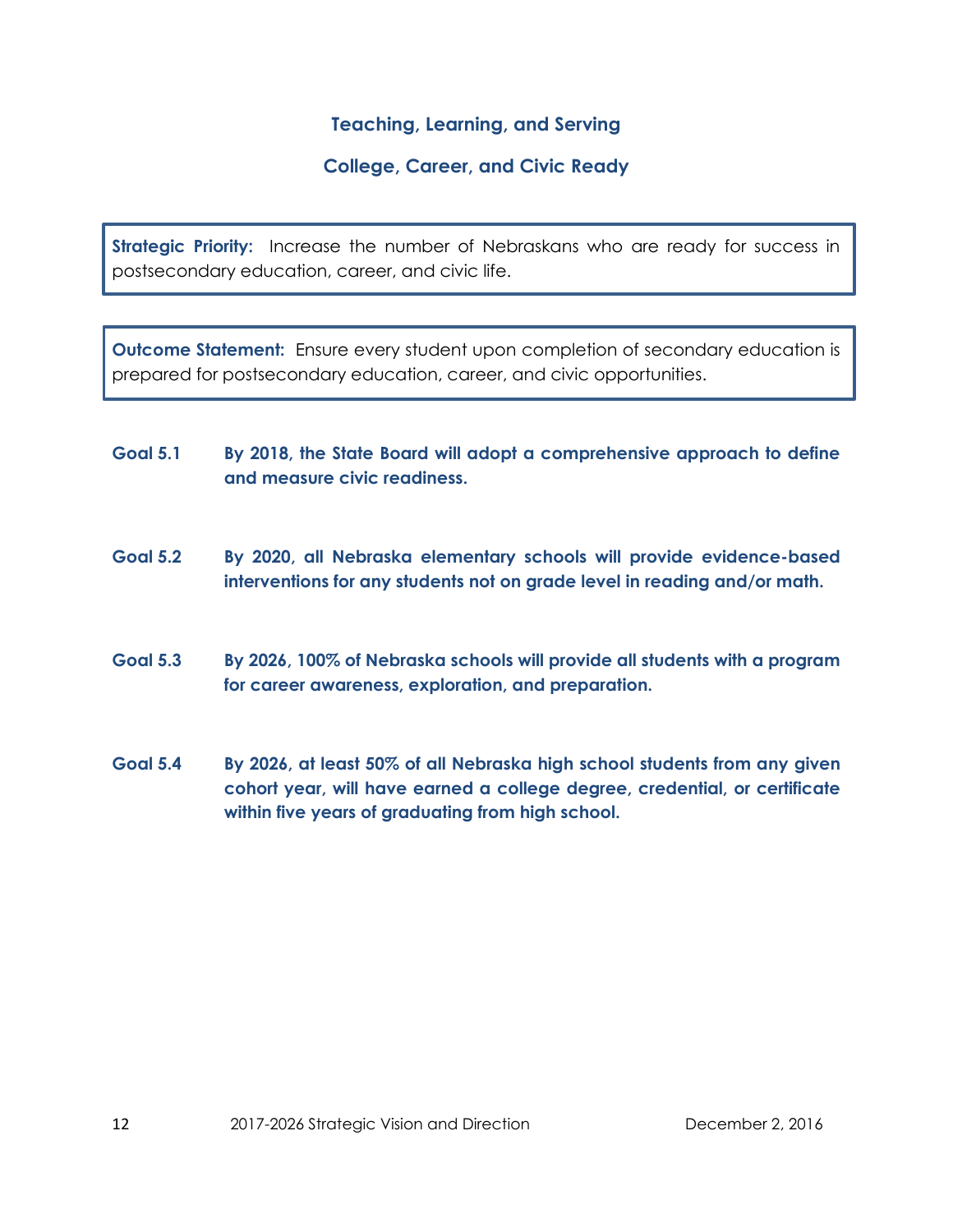## **Teaching, Learning, and Serving**

## **Assessment**

**Strategic Priority:** Increase the number of Nebraskans who are ready for success in postsecondary education, career, and civic life.

**Outcome Statement:** Use assessments to measure and improve student achievement and inform instruction.

- **Goal 6.1 By 2018, utilizing baseline data from the ACT, long-term goals will be developed for 11th grade achievement, including goals for subgroups.**
- **Goal 6.2 By 2018, the NDE will implement an assessment system to measure achievement and growth in grades 3-8 that meets the requirements of federal and state law and is timely for instructional purposes.**
- **Goal 6.3 By 2026, the percent of Nebraska students in grades 3-8 and 11 proficient in reading will increase from 79% to 89%.**
- **Goal 6.4 By 2026, the percent of Nebraska students in grades 3-8 and 11 proficient in math will increase from 72% to 82%.**
- **Goal 6.5 By 2026, the percent of Nebraska students in grades 3-8 and 11 proficient in science will increase from 72% to 82%.**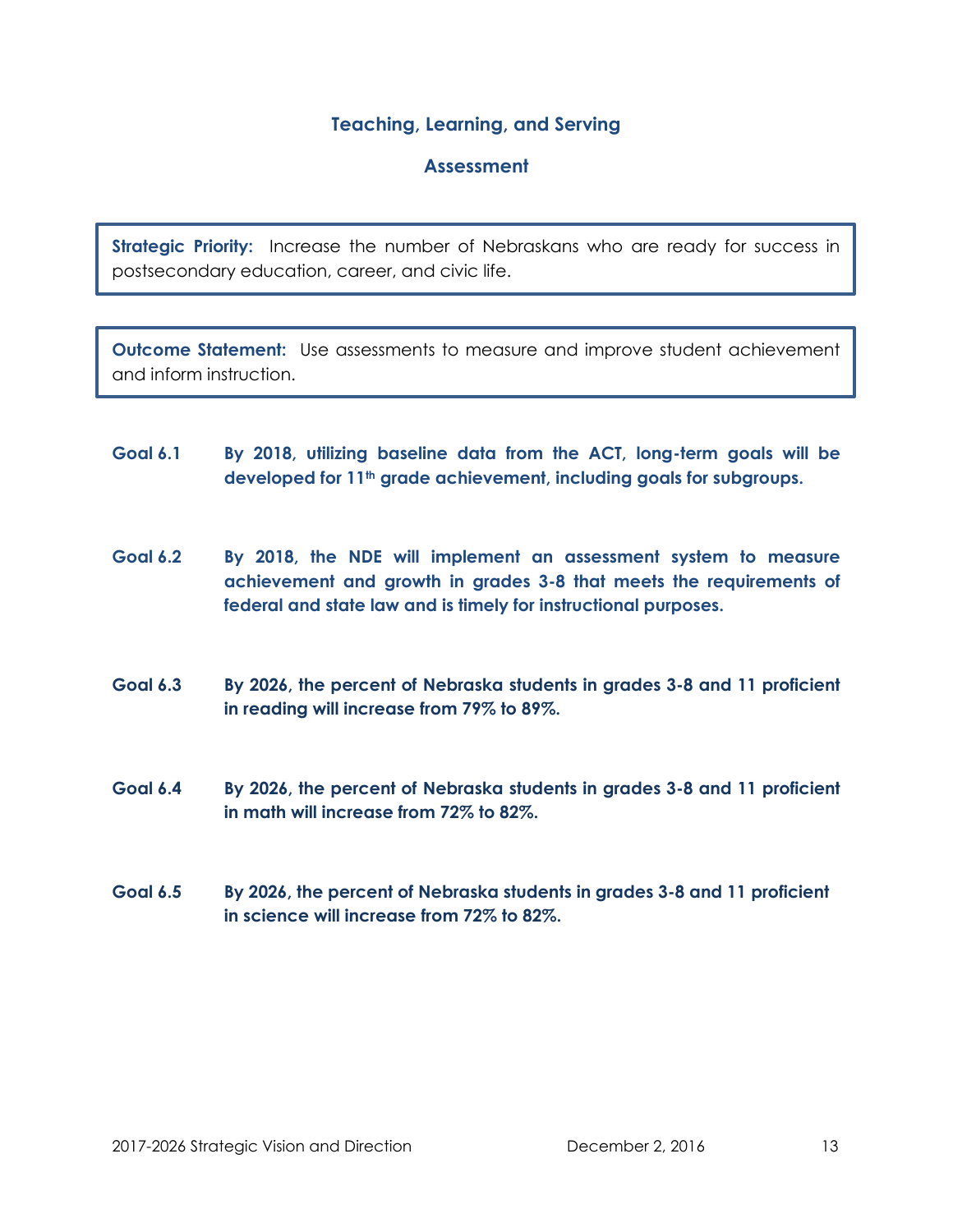#### **Teaching, Learning, and Serving**

#### **Educator Effectiveness**

**Strategic Priority:** Increase the number of Nebraskans who are ready for success in postsecondary education, career, and civic life.

**Outcome Statement:** Assure students are supported by qualified/credentialed, effective teachers and leaders throughout their learning experiences.

## **Goal 7.1 By 2018, NDE will develop and implement a statewide teacher equity plan.**

- **Goal 7.2 By 2020, 100% of Nebraska schools will utilize performance standards and a research-based evaluation system for all certificated staff as aligned to Rule 10.**
- **Goal 7.3 By 2022, 100% of Nebraska schools will be staffed by teachers who have or are actively pursuing a teaching certificate with the appropriate endorsement for the subject(s) and grade level(s) of the course(s) being taught.**